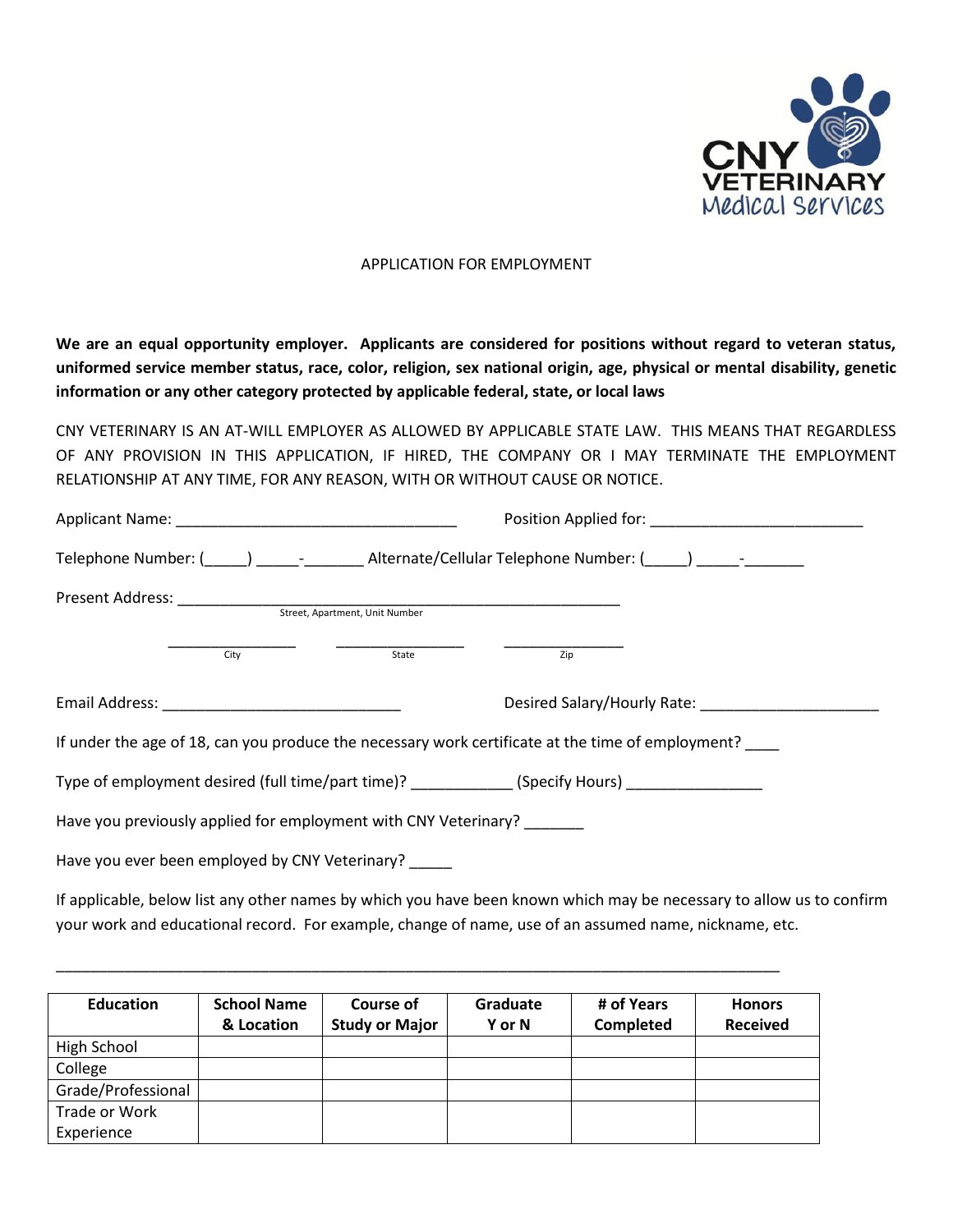## Work Experience

Please list the names of your present and/or previous employers in chronological order with present or most recent employer listed first. Provide information for at least the most recent 10 year period. Attach additional sheets if needed. If self-employed, supply firm name and business references. You may include any verifiable work performed on a volunteer basis, internships, or military service. Your failure to completely respond to each inquiry may disqualify you for consideration from employment. Do not answer "see resume".

Employer

| Name                                                                                                                                                                                                                             | Address                                       | Type of Business                                                                                    |
|----------------------------------------------------------------------------------------------------------------------------------------------------------------------------------------------------------------------------------|-----------------------------------------------|-----------------------------------------------------------------------------------------------------|
| Telephone: $(\_\_\_\_\_\_\_$                                                                                                                                                                                                     | Dates Employed From __/__/_____ to __/__/____ |                                                                                                     |
|                                                                                                                                                                                                                                  |                                               |                                                                                                     |
|                                                                                                                                                                                                                                  |                                               |                                                                                                     |
| Reason for Leaving? ________________________                                                                                                                                                                                     |                                               |                                                                                                     |
|                                                                                                                                                                                                                                  |                                               | What will this employer say was the reason your employment terminated? ____________________________ |
|                                                                                                                                                                                                                                  |                                               |                                                                                                     |
|                                                                                                                                                                                                                                  |                                               |                                                                                                     |
|                                                                                                                                                                                                                                  |                                               |                                                                                                     |
| Employer                                                                                                                                                                                                                         |                                               |                                                                                                     |
| Name                                                                                                                                                                                                                             | Address                                       | <b>Type of Business</b>                                                                             |
| $\mathsf{Telephone:} (\_\_\_\_\_\_\_$                                                                                                                                                                                            | Dates Employed From __/__/_____ to __/__/____ |                                                                                                     |
| Job Title: <u>www.community.com</u>                                                                                                                                                                                              |                                               |                                                                                                     |
| Supervisor's Name: _____________________                                                                                                                                                                                         |                                               | May we contact? Yes/No ___ If No, Why Not? _____                                                    |
| Reason for Leaving?<br>Notice and the set of the set of the set of the set of the set of the set of the set of the set of the set of the set of the set of the set of the set of the set of the set of the set of the set of the |                                               |                                                                                                     |

What will this employer say was the reason your employment terminated? \_\_\_\_\_\_\_\_\_\_\_\_\_\_\_\_\_\_\_\_\_\_\_\_

Were you ever disciplined? If so, for what? \_\_\_\_\_\_\_\_\_\_\_\_\_\_\_\_\_\_\_\_\_\_\_\_\_\_\_\_\_\_\_\_\_\_\_\_\_\_\_\_\_\_\_\_\_\_\_\_\_\_

How much notice did you give when resigning? If none, explain. \_\_\_\_\_\_\_\_\_\_\_\_\_\_\_\_\_\_\_\_\_\_\_\_\_\_\_\_\_\_\_\_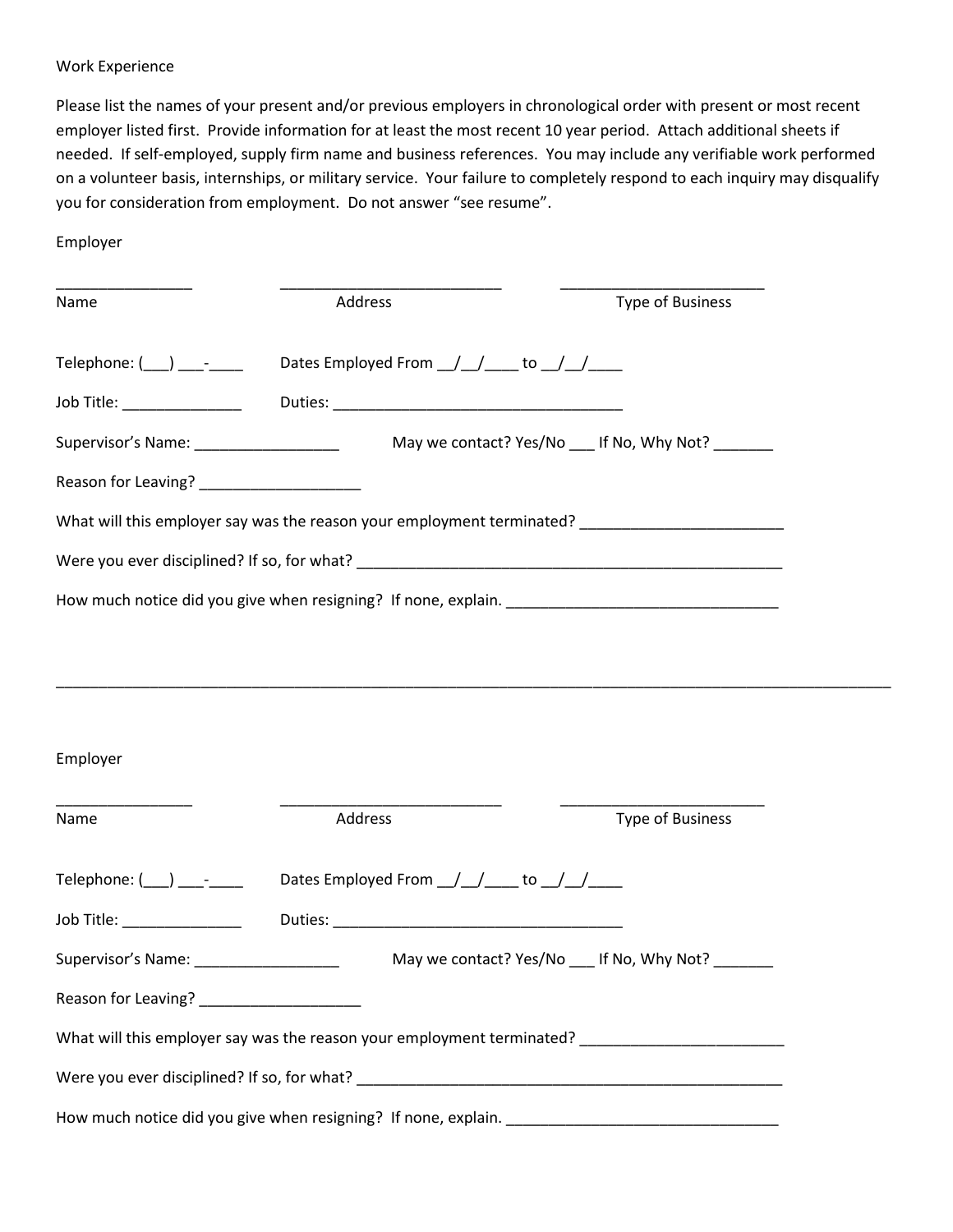| Have you ever been terminated or asked to resign from a Job? _____ If yes, how many times? ____             |
|-------------------------------------------------------------------------------------------------------------|
| Has your employment ever been terminated by mutual agreement? Figures, how many times?                      |
| Have you ever been given the choice to resign rather than be terminated? ____ If yes, how many times? ____  |
| If you answered yes to any of the above three questions, please explain the circumstances of each occasion. |

## References (Optional)

Please list the names of additional work-related references we may contact. Individuals with no prior work experience may list school or volunteer-related references.

\_\_\_\_\_\_\_\_\_\_\_\_\_\_\_\_\_\_\_\_\_\_\_\_\_\_\_\_\_\_\_\_\_\_\_\_\_\_\_\_\_\_\_\_\_\_\_\_\_\_\_\_\_\_\_\_\_\_\_\_\_\_\_\_\_\_\_\_\_\_\_\_\_\_\_\_\_\_\_\_\_\_\_\_\_\_\_\_\_\_\_\_\_\_\_\_\_\_ \_\_\_\_\_\_\_\_\_\_\_\_\_\_\_\_\_\_\_\_\_\_\_\_\_\_\_\_\_\_\_\_\_\_\_\_\_\_\_\_\_\_\_\_\_\_\_\_\_\_\_\_\_\_\_\_\_\_\_\_\_\_\_\_\_\_\_\_\_\_\_\_\_\_\_\_\_\_\_\_\_\_\_\_\_\_\_\_\_\_\_\_\_\_\_\_\_\_ \_\_\_\_\_\_\_\_\_\_\_\_\_\_\_\_\_\_\_\_\_\_\_\_\_\_\_\_\_\_\_\_\_\_\_\_\_\_\_\_\_\_\_\_\_\_\_\_\_\_\_\_\_\_\_\_\_\_\_\_\_\_\_\_\_\_\_\_\_\_\_\_\_\_\_\_\_\_\_\_\_\_\_\_\_\_\_\_\_\_\_\_\_\_\_\_\_\_

| Name | Position | Company | Work Relationship<br>(i.e. supervisor, co- | Telephone |
|------|----------|---------|--------------------------------------------|-----------|
|      |          |         | worker, etc)                               |           |
|      |          |         |                                            |           |
|      |          |         |                                            |           |

Please list the names of personal references (not previous employers or relatives) who you know that we may contact.

| Name | Occupation | Address | Telephone | Number of Years<br>Known |
|------|------------|---------|-----------|--------------------------|
|      |            |         |           |                          |
|      |            |         |           |                          |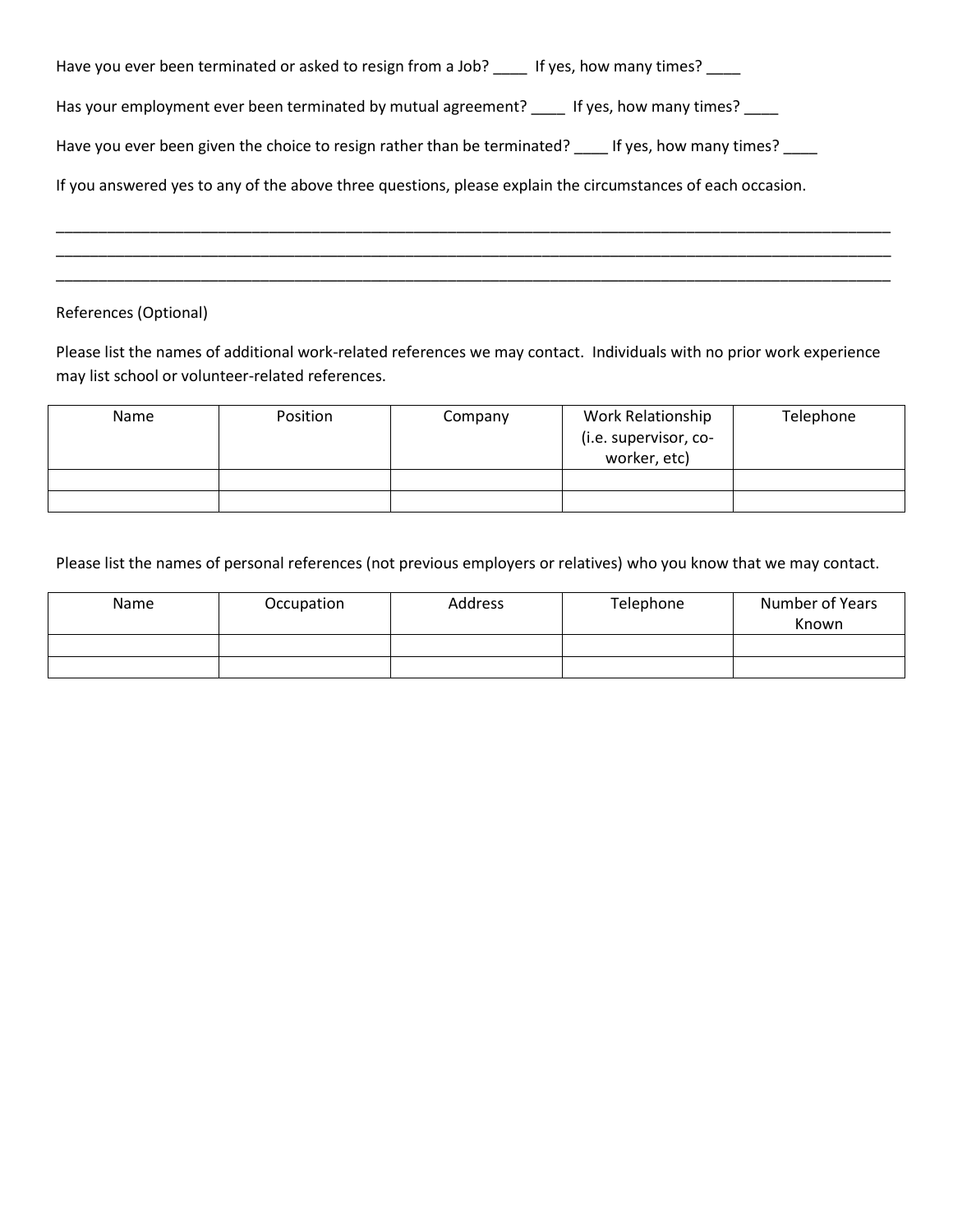## APPLICANT CERTIFICATION

I understand that the Company may now have, or may establish, a drug-free workplace or drug and/or alcohol testing program consistent with applicable federal, state, and local law. If the Company has such a program and I am offered a conditional offer of employment, I understand that if a pre-employment (post-offer) drug and/or alcohol test is positive, the employment offer may be withdrawn. I agree to work under the conditions requiring a drug-free workplace, consistent with applicable federal, state, and local law. I also understand that all employees of the location, pursuant to the Company's policy and federal, state, and local law, may be subject to urinalysis and/or blood screening or other medically recognized tests designed to detect the presence of alcohol or illegal or controlled drugs. If employed, I understand that the taking of alcohol and/or drug tests is a condition of continual employment and I agree to undergo alcohol and drug testing consistent with the Company's policies and applicable federal, state, and local law.

If employed by the Company, I understand and agree that the Company, to the extent permitted by federal, state, and local law, may exercise its right, without prior warning or notice, to conduct investigations of property (including, but not limited to, files, lockers, desks, vehicles, and computers) and, in certain circumstances, my personal property.

I understand and agree that as a condition of employment and to the extent permitted by federal, state, and local law, I may be required to sign a confidentiality, restrictive covenant, and/or conflict of interest statement.

I certify that all the information on this application, my resume, or any supporting documents I may present during any interview is and will be complete and accurate to the best of my knowledge. I understand that any falsification, misrepresentation, or omission of any information may result in disqualification from consideration for employment or, if employed, disciplinary action, up to and including immediate dismissal.

**THIS COMPANY IS AN AT-WILL EMPLOYER AS ALLOWED BY APPLICABLE STATE LAW. THIS MEANS THAT REGARDLESS OF ANY PROVISION IN THIS APPLICATION, IF HIRED, THE COMPANY OR I MAY TERMINATE THE EMPLOYMENT RELATIONSHIP AT ANY TIME, FOR ANY REASON, WITH OR WITHOUT CAUSE OR NOTICE. NOTHING IN THIS APPLICATION OR IN ANY DOCUMENT OR STATEMENT, WRITTEN OR ORAL, SHALL LIMIT THE RIGHT TO TERMINATE EMPLOYMENT AT-WILL. NO OFFICER, EMPLOYEE OR REPRESENTATIVE OF THE COMPANY IS AUTHORIZED TO ENTER INTO AN AGREEMENT-EXPRESS OR IMPLIED-WITH ME OR ANY APPLICANT FOR EMPLOYMENT FOR A SPECIFIED PERIOD OF TIME UNLESS SUCH AGREEMENT IS IN A WRITTEN CONTRACT SIGNED BY THE PRESIDENT OF THE COMPANY. IF HIRED, I AGREE TO CONFORM TO THE RULES AND REGULATIONS OF THE COMPANY, AND I UNDERSTAND THAT THE COMPANY HAS COMPLETE DISCRETION TO MODIFY SUCH RULES AND REGULATIONS AT ANY TIME, EXECPT THAT IT WILL NOT MODIFY ITS POLICY OF EMPLYMENT AT-WILL.**

I authorize the Company or its agents to confirm all statements contained in this application and/or resume as it relates to the position I am seeking to the extent permitted by federal, state, or local law. I agree to complete any requisite authorization forms for the background investigation which may be permitted by federal, state, and/or local law. If applicable and allowed by law, I will receive separate written notification regarding the Company's intent to obtain "consumer reports".

I authorize and consent to, without reservation, any party or agency contacted by this employer to furnish the abovementioned information. I hereby release, discharge, and hold harmless, to the extent permitted by federal, state, and local law, any party delivering information to the Company or its duly authorized representative pursuant to the authorization from any liability, claims, charges, or causes of action which I may have as a result of the delivery, or disclosure of the above requested information. I hereby release from liability the Company and its representative for seeking such information and all other persons, corporations, or organizations furnishing such information. Further, if